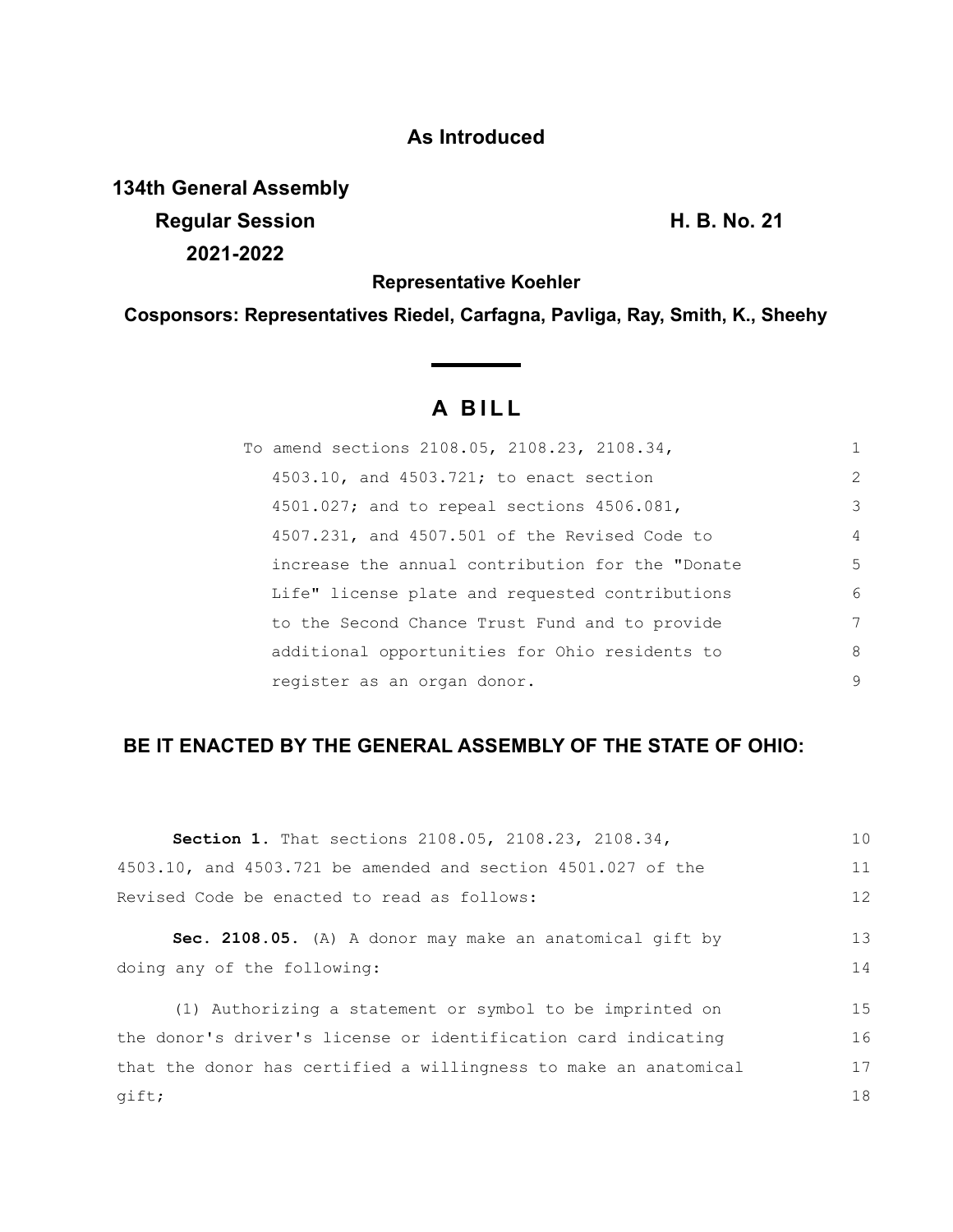| (2) Specifying during an application for or renewal of a         | 19 |
|------------------------------------------------------------------|----|
| motor vehicle registration that the donor has certified a        | 20 |
| willingness to make an anatomical gift;                          | 21 |
| (3) Specifying in the donor's will an intent to make an          | 22 |
| anatomical gift;                                                 | 23 |
| $(3)$ (4) Specifying an intent to make an anatomical gift in     | 24 |
| the donor's declaration as described in section 2133.16 of the   | 25 |
| Revised Code;                                                    | 26 |
| $(4)$ -(5) During a terminal illness or injury of the donor,     | 27 |
| communicating in any manner to a minimum of two adults, at least | 28 |
| one of whom is a disinterested witness, that the donor intends   | 29 |
| to make an anatomical gift;                                      | 30 |
| (5) (6) Following the procedure in division (B) of this          | 31 |
| section.                                                         | 32 |
| (B) A donor or other person authorized to make an                | 33 |
| anatomical gift under section 2108.04 of the Revised Code may    | 34 |
| make a gift by a donor card or other record signed by the donor  | 35 |
| or other person making the gift or by authorizing that a         | 36 |
| statement or symbol indicating that the donor has certified a    | 37 |
| willingness to make an anatomical gift be included in a donor    | 38 |
| registry. If the donor or other person is physically unable to   | 39 |
| sign a record, the record may be signed by another individual at | 40 |
| the direction of the donor or other person and shall do both of  | 41 |
| the following:                                                   | 42 |
| (1) Be witnessed by at least two adults, at least one of         | 43 |
| whom is a disinterested witness, who have signed at the request  | 44 |
| of the donor or the other person;                                | 45 |
| (2) State that it has been signed and witnessed as               | 46 |
| provided in division (B) (1) of this section.                    | 47 |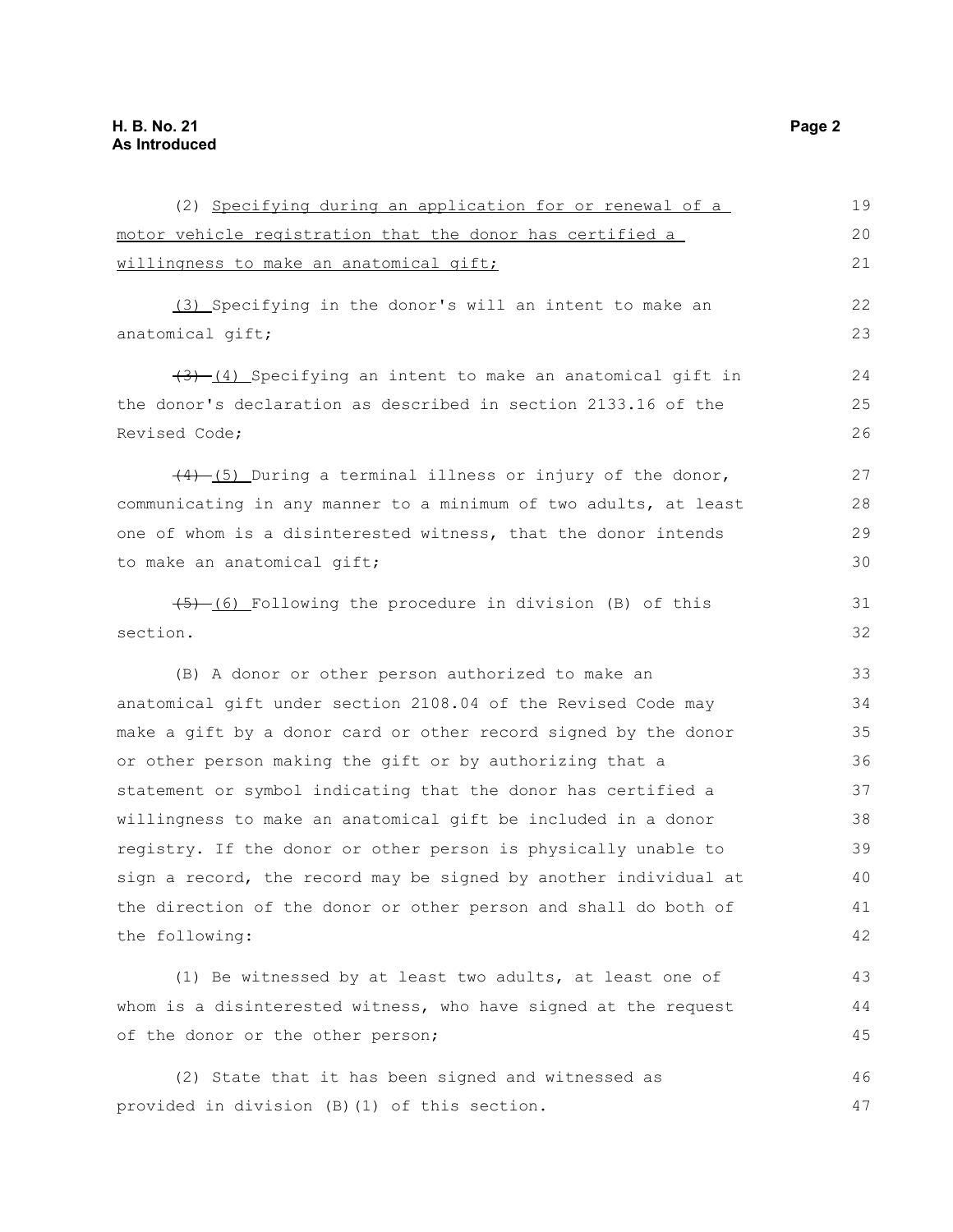### **H. B. No. 21 Page 3 As Introduced**

| (C) Once a donor has authorized a statement or symbol to           | 48 |
|--------------------------------------------------------------------|----|
| be imprinted on the donor's driver's license or identification-    | 49 |
| eard indicating that the donor has certified a willingness to      | 50 |
| make an anatomical gift through either a symbol on the donor's     | 51 |
| driver's license or identification card or at the time of motor    | 52 |
| vehicle registration, the donor does not need to recertify the     | 53 |
| donor's willingness to make an anatomical gift upon renewal of     | 54 |
| the driver's license-or, identification card, or motor vehicle     | 55 |
| registration. The authorization shall remain in effect until the   | 56 |
| donor withdraws that authorization.                                | 57 |
| (D) Revocation, suspension, expiration, or cancellation of         | 58 |
| a driver's license or identification card upon which an            | 59 |
| anatomical gift is indicated does not invalidate the gift.         | 60 |
| (E) An anatomical gift made by will takes effect on the            | 61 |
| donor's death whether or not the will is probated. Invalidation    | 62 |
| of the will after the donor's death does not invalidate the        | 63 |
| gift.                                                              | 64 |
| Sec. 2108.23. (A) (1) The bureau of motor vehicles shall           | 65 |
| develop and maintain a donor registry that identifies each         | 66 |
| individual who has agreed to make an anatomical gift by a-         | 67 |
| designation on at the time of application or renewal of a          | 68 |
| driver's license-or, identification card, or motor vehicle         | 69 |
| registration as provided in division (A) $(1)$ or $(2)$ of section | 70 |
| 2108.05 of the Revised Code. The registry shall be fully           | 71 |
| operational not later than July 1, 2002.                           | 72 |
| (2) The registrar of motor vehicles or a deputy registrar          | 73 |
| shall ask whether each of the following wishes to certify the      | 74 |
| applicant's willingness to become a donor:                         | 75 |
| (a) A person applying for or renewing a driver's license;          | 76 |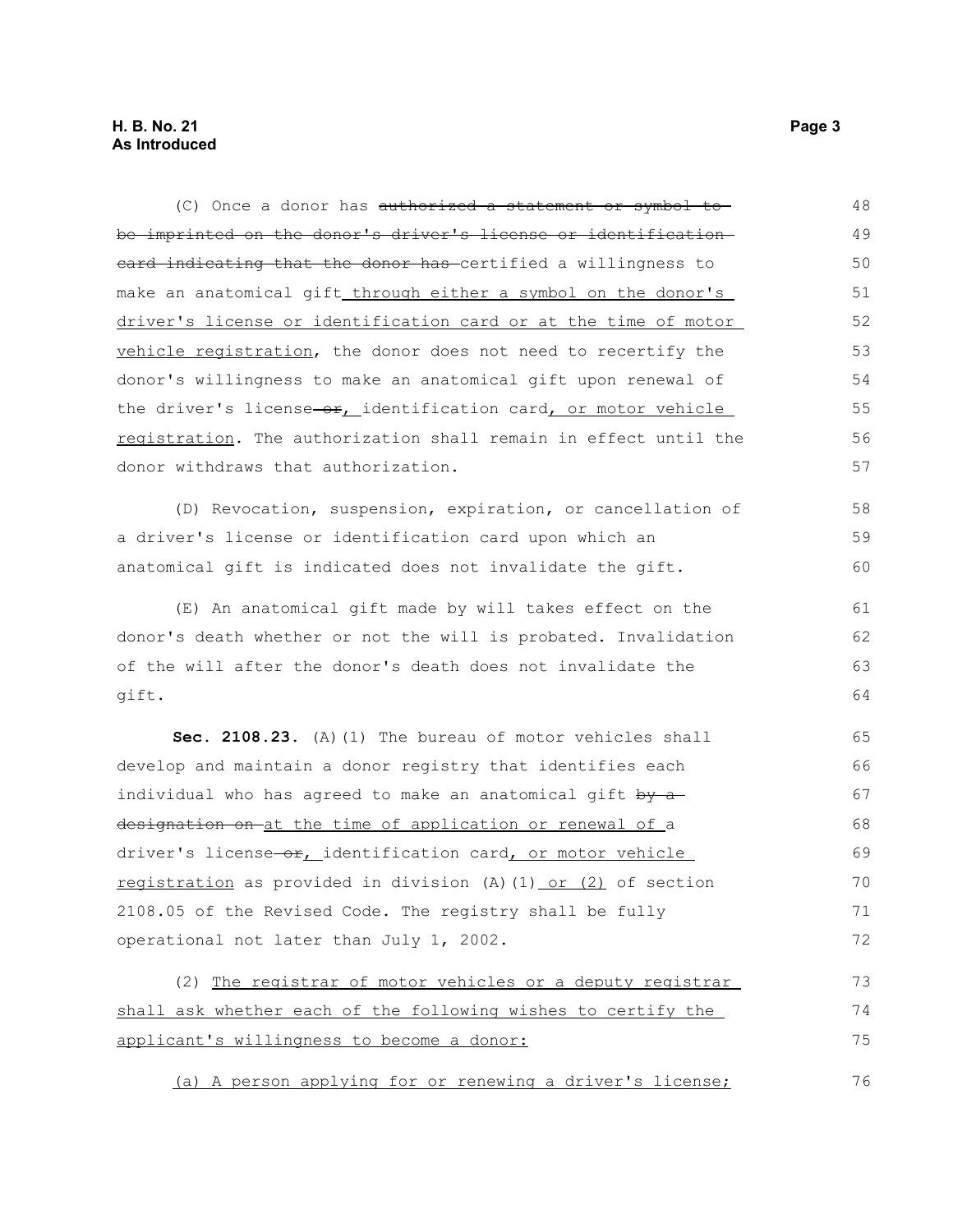| (b) A person applying for or renewing an identification          | 77  |
|------------------------------------------------------------------|-----|
| card;                                                            | 78  |
| (c) A person applying for or renewing a motor vehicle            | 79  |
| registration.                                                    | 80  |
| (3) The registrar or deputy registrar shall provide to any       | 81  |
| applicant who wishes to certify their willingness to become a    | 82  |
| donor the form set forth in division (D) (2) of section 2133.07  | 83  |
| of the Revised Code.                                             | 84  |
| (4) Any person who provides to the bureau the form set           | 85  |
| forth in division (D)(2) of section 2133.07 of the Revised Code  | 86  |
| requesting to be included in the donor registry shall be         | 87  |
| included.                                                        | 88  |
| (5) Neither the registrar nor a deputy registrar shall ask       | 89  |
| a person, who is already included in the donor registry, to be a | 90  |
| donor.                                                           | 91  |
| (B) The bureau shall maintain the registry in a manner           | 92  |
| that provides to organ procurement organizations, tissue banks,  | 93  |
| and eye banks immediate access to the information in the         | 94  |
| registry twenty-four hours a day and seven days a week.          | 95  |
| (C)(1) The registrar of motor vehicles, in consultation          | 96  |
| with the director of health and the second chance trust fund     | 97  |
| advisory committee created under section 2108.35 of the Revised  | 98  |
| Code, shall formulate proposed rules that specify all of the     | 99  |
| following:                                                       | 100 |
| (a) The information to be included in the registry;              | 101 |
| (b) A process, in accordance with division (B) of section        | 102 |
| 2108.06 of the Revised Code, for an individual to revoke the     | 103 |
| individual's intent to make an anatomical gift and for updating  | 104 |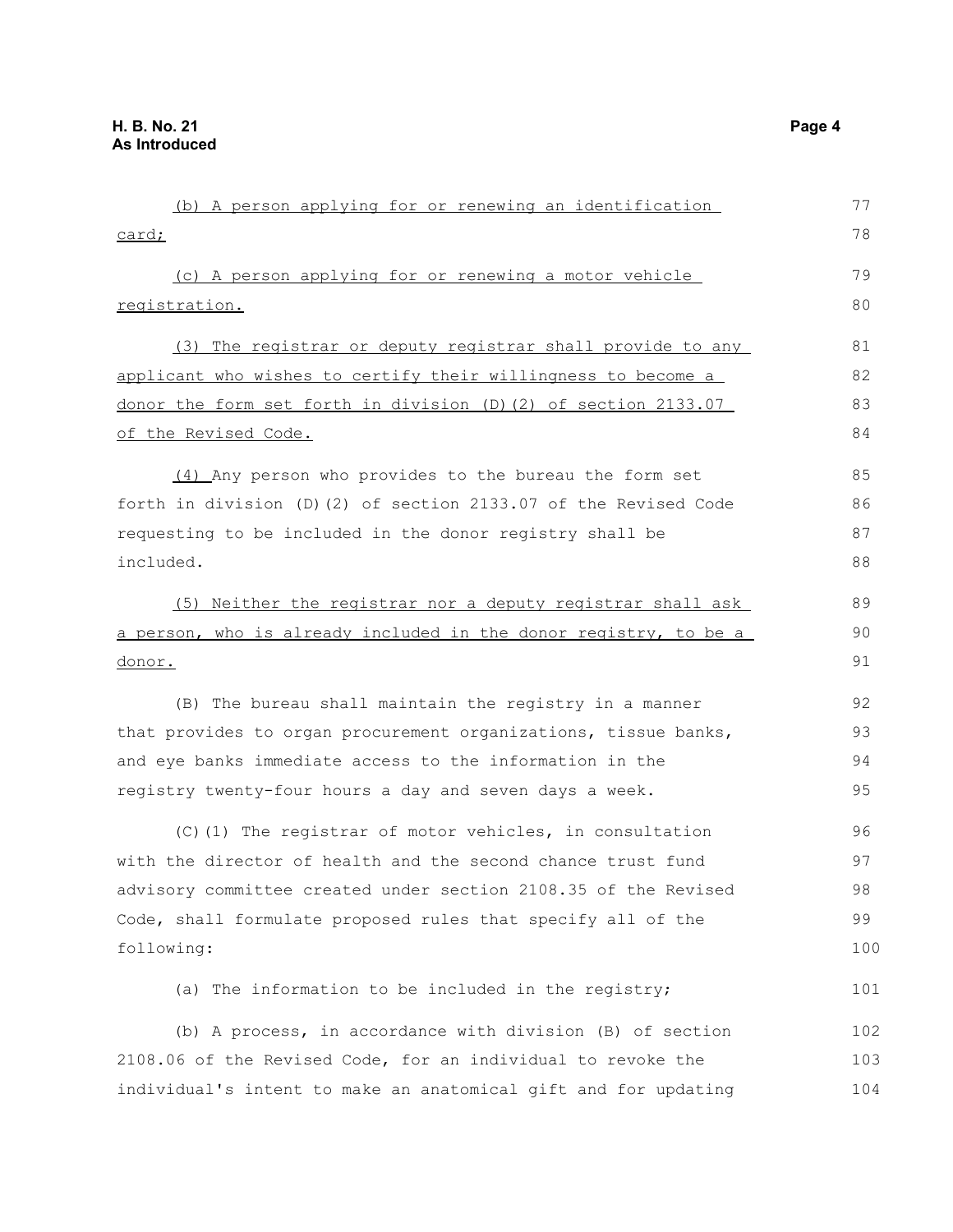information in the registry; (c) How the registry will be made available to organ procurement organizations, tissue banks, and eye banks; (d) Limitations on the use of and access to the registry; (e) How information on organ, tissue, and eye donation will be developed and disseminated to the public by the bureau and the department of health; (f) The manner in which a person may request to be included in the registry on a written application for a driver's license, identification card, motor vehicle registration, or the renewal thereof. The manner of the request may include either allowing the requestor to provide the necessary information on the bureau application or redirecting the requestor to another form specific to the registry. (g) Anything else the registrar considers appropriate. (2) In adopting the proposed rules under this division, the registrar may consult with any person or entity that expresses an interest in the matters to be dealt with in the rules. (3) Following formulation of the proposed rules, but notlater than January 1, 2002, the registrar shall adopt rules in accordance with Chapter 119. of the Revised Code. (D) The costs of developing and initially implementing the registry shall be paid from the second chance trust fund created in section 2108.34 of the Revised Code. **Sec. 2108.34.** (A) There is hereby created in the state treasury the second chance trust fund. The fund shall consist of voluntary contributions deposited as provided in sections 105 106 107 108 109 110 111 112 113 114 115 116 117 118 119 120 121 122 123 124 125 126 127 128 129 130 131 132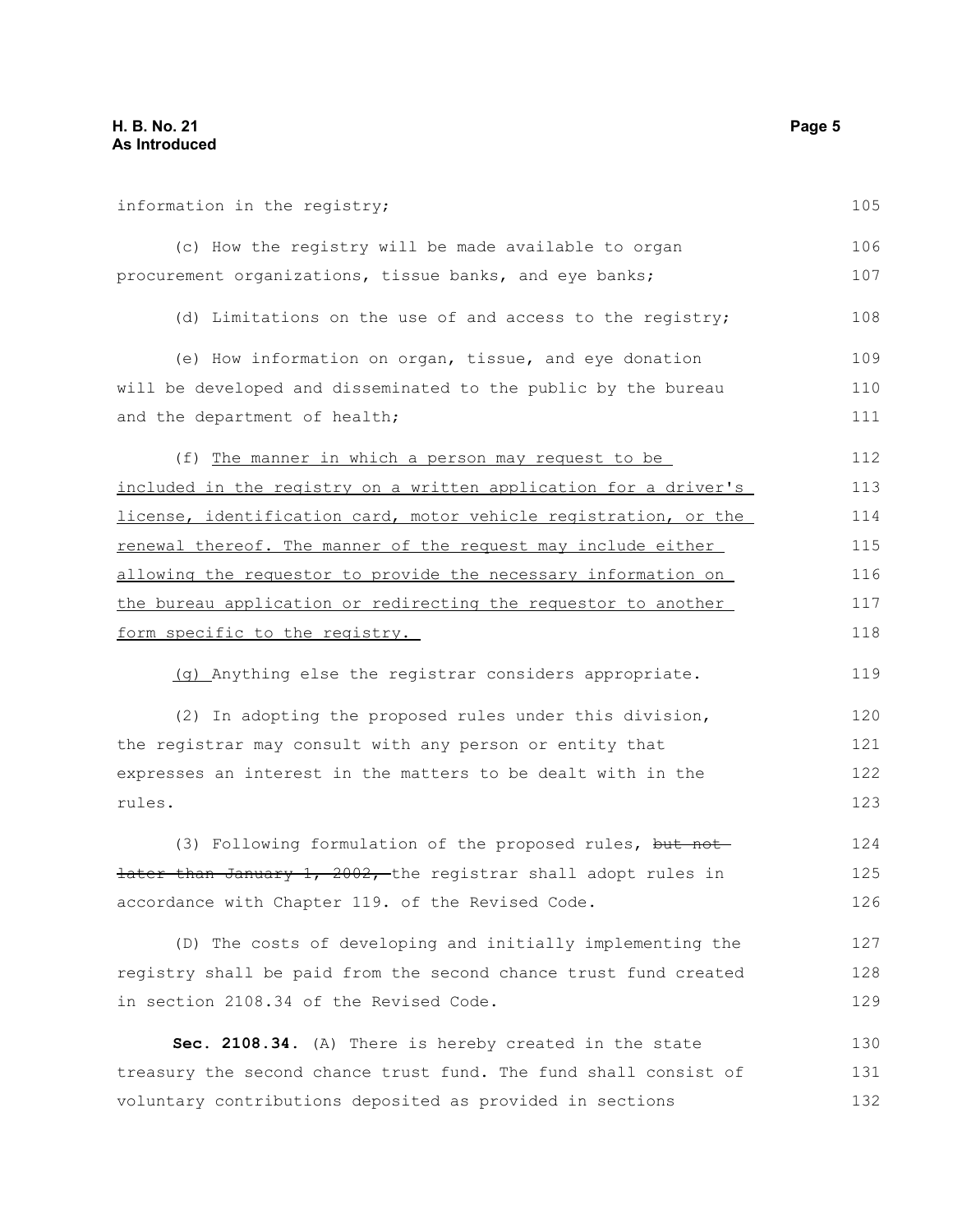| 4501.027 and 4503.721, 4506.081, 4507.231, and 4507.501 of the   | 133 |
|------------------------------------------------------------------|-----|
| Revised Code. All investment earnings of the fund shall be       | 134 |
| credited to the fund.                                            | 135 |
| (B) The director of health shall use the money in the fund       | 136 |
| only for the following purposes:                                 | 137 |
| (1) Development and implementation of a campaign that            | 138 |
| explains and promotes the second chance trust fund;              | 139 |
| (2) Development and implementation of local and statewide        | 140 |
| public education programs about organ, tissue, and eye donation, | 141 |
| including the informational material required to be provided     | 142 |
| under sections 4506.081, 4507.231, and 4507.501 section 4501.027 | 143 |
| of the Revised Code;                                             | 144 |
| (3) Development and implementation of local and statewide        | 145 |
| donor awareness programs in schools;                             | 146 |
| (4) Development and implementation of local and statewide        | 147 |
| programs to recognize donor families;                            | 148 |
| (5) Development and distribution of materials promoting          | 149 |
| organ, tissue, and eye donation;                                 | 150 |
| (6) Cooperation with the Ohio Supreme Court, Ohio State          | 151 |
| Bar Association, and law schools of this state to more           | 152 |
| effectively educate attorneys about the donation of anatomical   | 153 |
| gifts and to encourage them to assist their clients in donating  | 154 |
| anatomical gifts through anatomical gift declarations, durable   | 155 |
| powers of attorney for health care, declarations as defined in   | 156 |
| section 2133.01 of the Revised Code, wills, and any other        | 157 |
| appropriate means;                                               | 158 |
| (7) Cooperation with the state medical board, state              | 159 |
| medical, osteopathic, and ophthalmological associations, and     | 160 |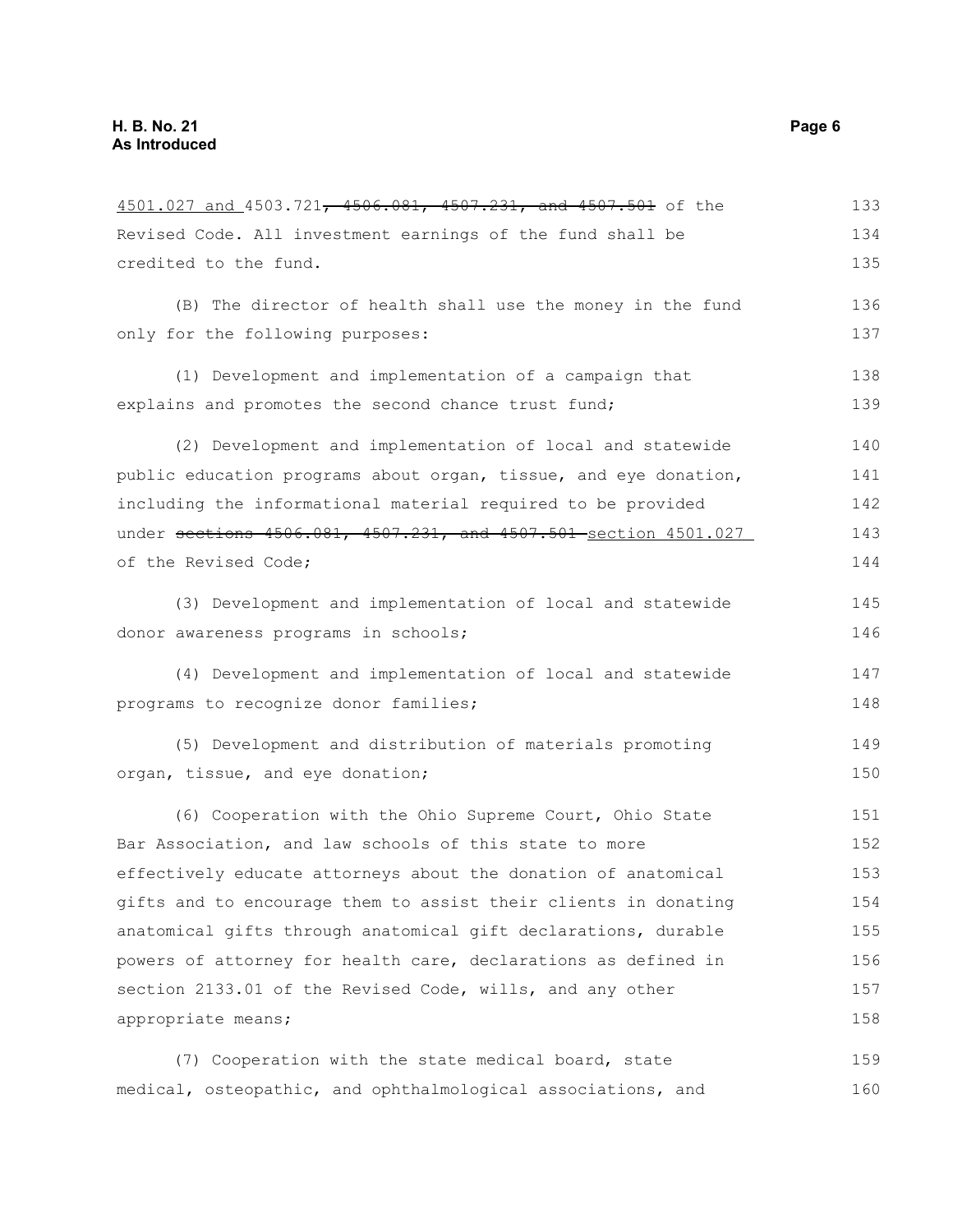#### **H. B. No. 21 Page 7 As Introduced**

colleges of medicine and osteopathic medicine in this state to more effectively educate physicians about the donation of anatomical gifts and to encourage them to assist their patients in making declarations of anatomical gifts; (8) Development of statewide hospital training programs to encourage and facilitate compliance with sections 2108.14 and 2108.15 of the Revised Code; (9) Reimbursement of the bureau of motor vehicles for the administrative costs incurred in the performance of duties under sections 4506.081, 4507.231, and 4507.501 section 4501.027 of the Revised Code; (10) Reimbursement of the department of health for administrative costs incurred in the performance of duties under this section and section 2108.35 of the Revised Code; (11) Reimbursement of members of the second chance fund advisory committee for actual and necessary expenses incurred in the performance of official duties. (C) The director shall make the materials developed under division (B)(5) of this section available to other state agencies. (D) The director shall consider recommendations made by the second chance trust fund advisory committee pursuant to section 2108.35 of the Revised Code. The director shall determine the appropriateness of and approve or disapprove projects recommended by the advisory committee for funding and approve or disapprove the disbursement of money from the second chance trust fund. Sec. 4501.027. (A) The registrar of motor vehicles or a deputy registrar shall ask whether each of the following wish to 161 162 163 164 165 166 167 168 169 170 171 172 173 174 175 176 177 178 179 180 181 182 183 184 185 186 187 188 189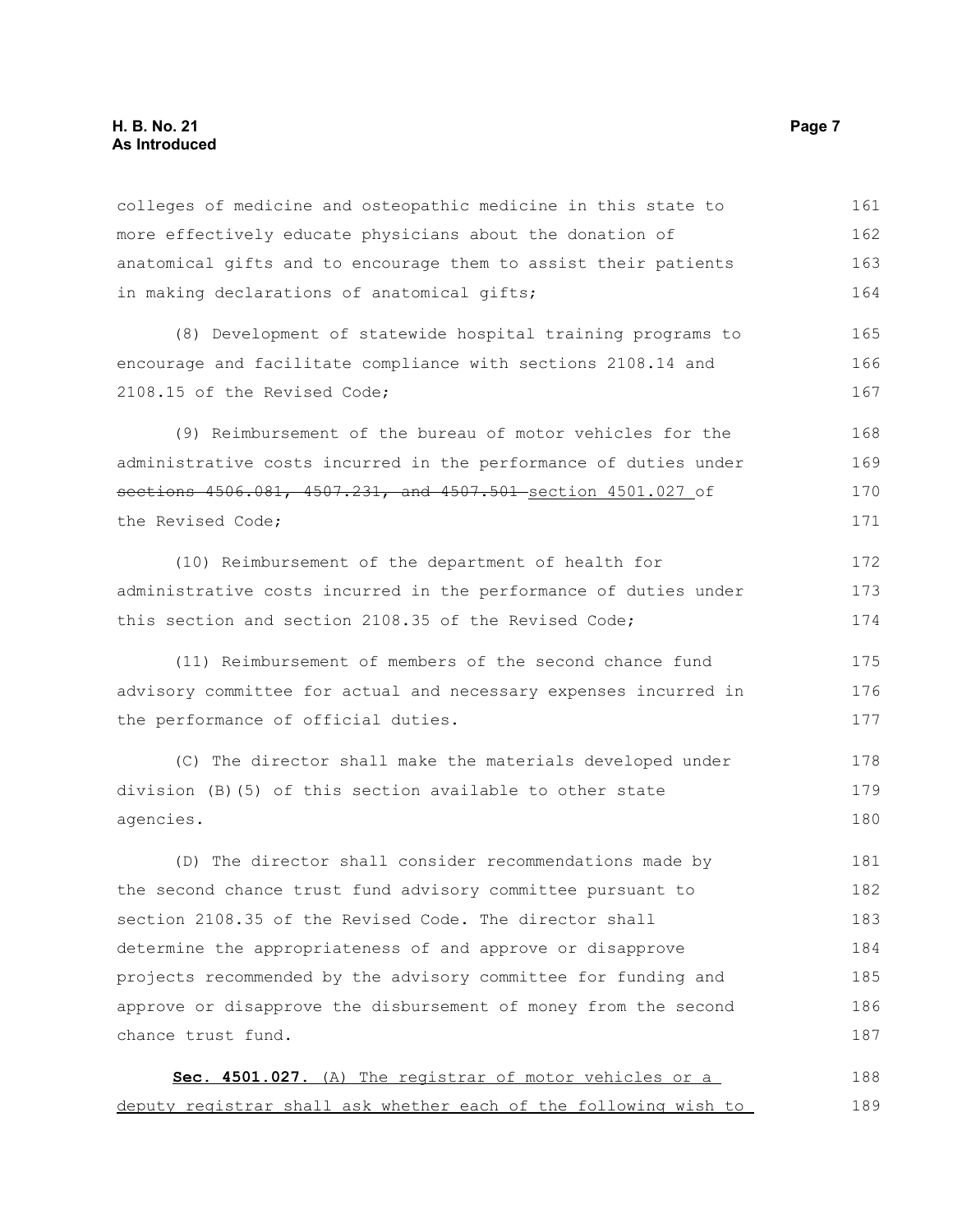| make a two-dollar voluntary contribution to the second chance    | 190 |
|------------------------------------------------------------------|-----|
| trust fund established under section 2108.34 of the Revised      | 191 |
| Code:                                                            | 192 |
| (1) A person applying for or renewing a driver's license,        | 193 |
| motorcycle operator's endorsement, or duplicate;                 | 194 |
| (2) A person applying for or renewing an identification          | 195 |
| card or duplicate;                                               | 196 |
| (3) A person applying for or renewing a commercial               | 197 |
| driver's license, restricted commercial driver's license, or     | 198 |
| duplicate.                                                       | 199 |
| (B) The registrar or deputy registrar also shall make            | 200 |
| available to the person informational material provided by the   | 201 |
| department of health on the importance of organ, tissue, and eye | 202 |
| donation.                                                        | 203 |
| (C) All donations collected under this section during each       | 204 |
| month shall be forwarded by the registrar or deputy registrar    | 205 |
| not later than the fifth day of the immediately following month  | 206 |
| to the treasurer of state, who shall deposit them in the second  | 207 |
| chance trust fund.                                               | 208 |
| Sec. 4503.10. (A) The owner of every snowmobile, off-            | 209 |
| highway motorcycle, and all-purpose vehicle required to be       | 210 |
| registered under section 4519.02 of the Revised Code shall file  | 211 |
| an application for registration under section 4519.03 of the     | 212 |
| Revised Code. The owner of a motor vehicle, other than a         | 213 |
| snowmobile, off-highway motorcycle, or all-purpose vehicle, that | 214 |
| is not designed and constructed by the manufacturer for          | 215 |
| operation on a street or highway may not register it under this  | 216 |
| chapter except upon certification of inspection pursuant to      | 217 |
| section 4513.02 of the Revised Code by the sheriff, or the chief | 218 |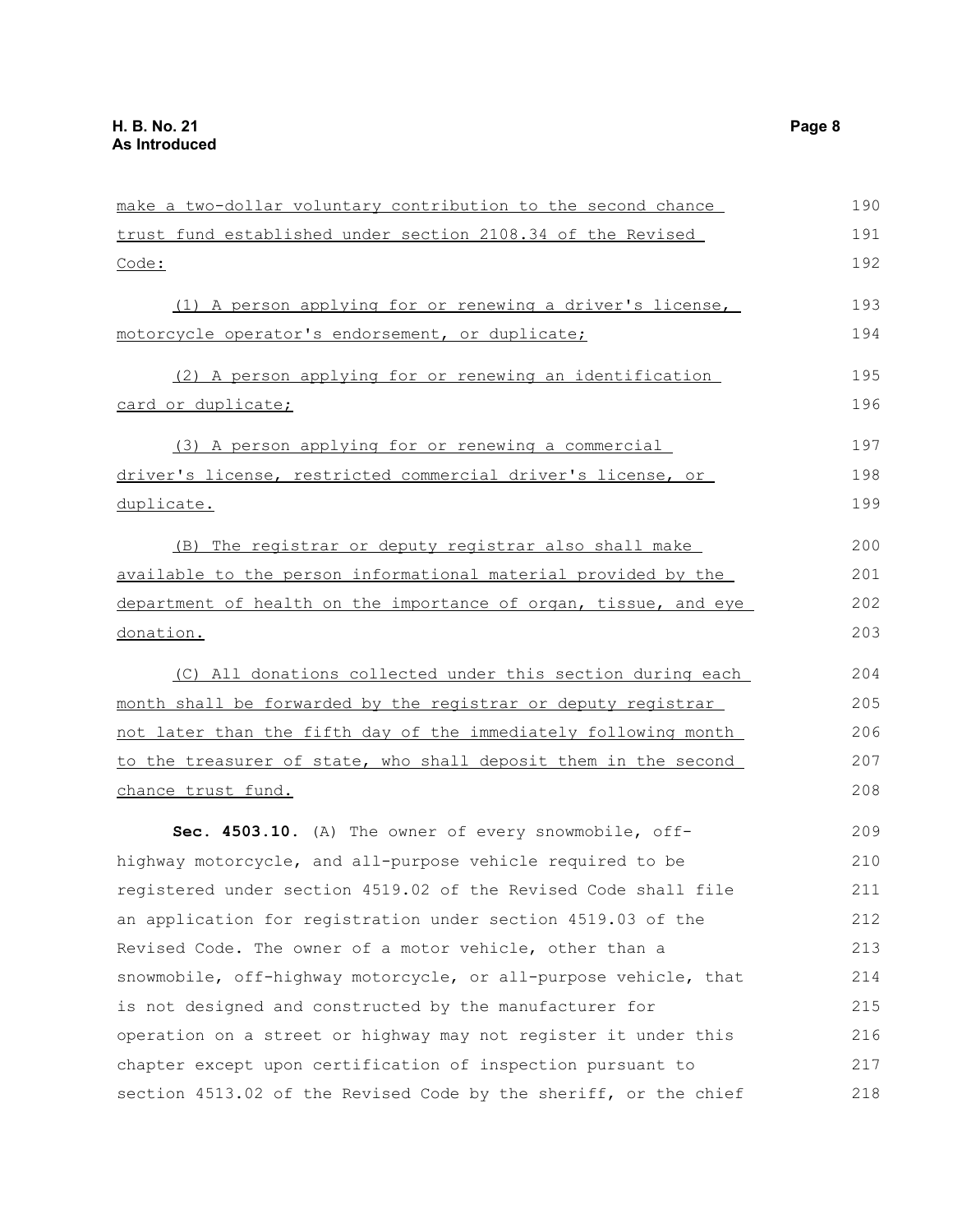#### **H. B. No. 21 Page 9 As Introduced**

of police of the municipal corporation or township, with jurisdiction over the political subdivision in which the owner of the motor vehicle resides. Except as provided in section 4503.103 of the Revised Code, every owner of every other motor vehicle not previously described in this section and every person mentioned as owner in the last certificate of title of a motor vehicle that is operated or driven upon the public roads or highways shall cause to be filed each year, by mail or otherwise, in the office of the registrar of motor vehicles or a deputy registrar, a written or electronic application or a preprinted registration renewal notice issued under section 4503.102 of the Revised Code, the form of which shall be prescribed by the registrar, for registration for the following registration year, which shall begin on the first day of January of every calendar year and end on the thirty-first day of December in the same year. Applications for registration and registration renewal notices shall be filed at the times established by the registrar pursuant to section 4503.101 of the Revised Code. A motor vehicle owner also may elect to apply for or renew a motor vehicle registration by electronic means using electronic signature in accordance with rules adopted by the registrar. Except as provided in division (J) of this section, applications for registration shall be made on blanks furnished by the registrar for that purpose, containing the following information: 219 220 221 222 223 224 225 226 227 228 229 230 231 232 233 234 235 236 237 238 239 240 241 242 243

(1) A brief description of the motor vehicle to be registered, including the year, make, model, and vehicle identification number, and, in the case of commercial cars, the gross weight of the vehicle fully equipped computed in the manner prescribed in section 4503.08 of the Revised Code; 244 245 246 247 248

(2) The name and residence address of the owner, and the 249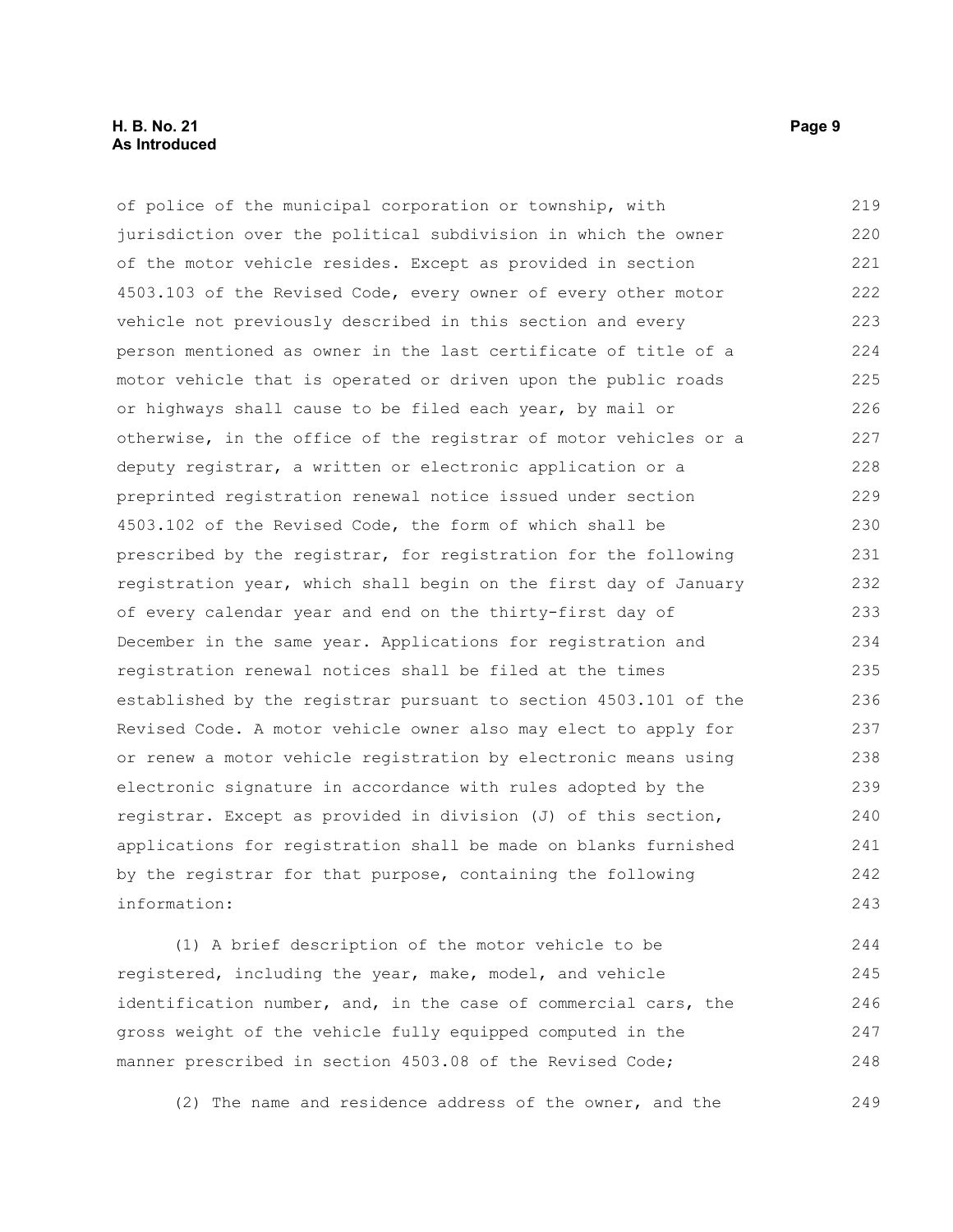township and municipal corporation in which the owner resides; (3) The district of registration, which shall be determined as follows: (a) In case the motor vehicle to be registered is used for hire or principally in connection with any established business or branch business, conducted at a particular place, the district of registration is the municipal corporation in which that place is located or, if not located in any municipal corporation, the county and township in which that place is located. (b) In case the vehicle is not so used, the district of registration is the municipal corporation or county in which the owner resides at the time of making the application. (4) Whether the motor vehicle is a new or used motor vehicle; (5) The date of purchase of the motor vehicle; (6) Whether the fees required to be paid for the registration or transfer of the motor vehicle, during the preceding registration year and during the preceding period of the current registration year, have been paid. Each application for registration shall be signed by the owner, either manually or by electronic signature, or pursuant to obtaining a limited power of attorney authorized by the registrar for registration, or other document authorizing such signature. If the owner elects to apply for or renew the motor vehicle registration with the registrar by electronic means, the owner's manual signature is not required. 250 251 252 253 254 255 256 257 258 259 260 261 262 263 264 265 266 267 268 269 270 271 272 273 274 275 276

(7) The owner's social security number, driver's license number, or state identification number, or, where a motor 277 278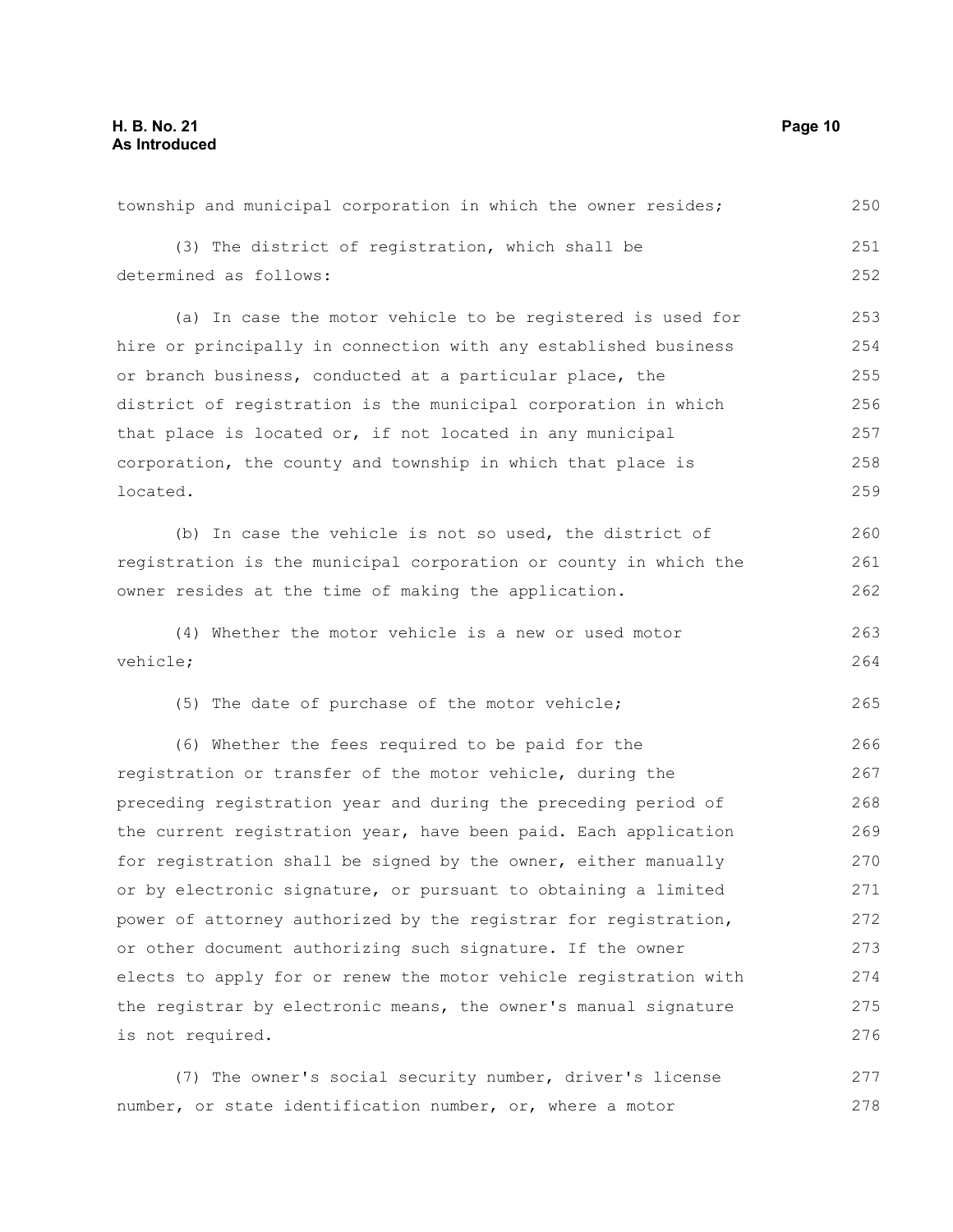vehicle to be registered is used for hire or principally in connection with any established business, the owner's federal taxpayer identification number. The bureau of motor vehicles shall retain in its records all social security numbers provided under this section, but the bureau shall not place social security numbers on motor vehicle certificates of registration. 279 280 281 282 283 284

(8) Whether the applicant wishes to certify willingness to make an anatomical gift if an applicant has not so certified under section 2108.05 of the Revised Code. The applicant's response shall not be considered in the decision of whether to approve the application for registration. 285 286 287 288 289

(B) Except as otherwise provided in this division, each time an applicant first registers a motor vehicle in the applicant's name, the applicant shall present for inspection a physical certificate of title or memorandum certificate showing title to the motor vehicle to be registered in the name of the applicant if a physical certificate of title or memorandum certificate has been issued by a clerk of a court of common pleas. If, under sections 4505.021, 4505.06, and 4505.08 of the Revised Code, a clerk instead has issued an electronic certificate of title for the applicant's motor vehicle, that certificate may be presented for inspection at the time of first registration in a manner prescribed by rules adopted by the registrar. An applicant is not required to present a certificate of title to an electronic motor vehicle dealer acting as a limited authority deputy registrar in accordance with rules adopted by the registrar. When a motor vehicle inspection and maintenance program is in effect under section 3704.14 of the Revised Code and rules adopted under it, each application for registration for a vehicle required to be inspected under that section and those rules shall be accompanied by an inspection 290 291 292 293 294 295 296 297 298 299 300 301 302 303 304 305 306 307 308 309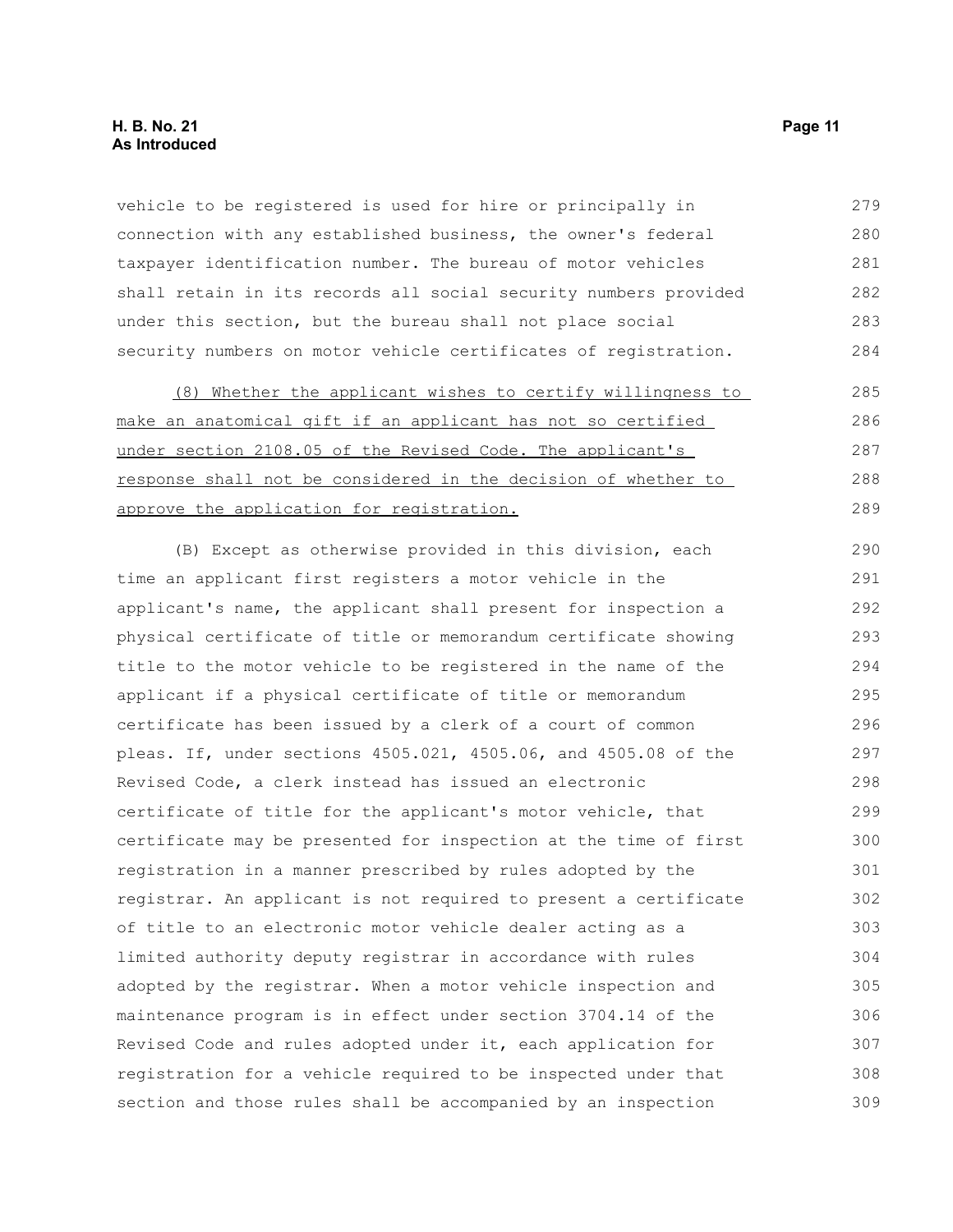certificate for the motor vehicle issued in accordance with that section. The application shall be refused if any of the following applies: (1) The application is not in proper form. (2) The application is prohibited from being accepted by division (D) of section 2935.27, division (A) of section 2937.221, division (A) of section 4503.13, division (B) of section 4510.22, or division (B)(1) of section 4521.10 of the Revised Code. (3) A certificate of title or memorandum certificate of title is required but does not accompany the application or, in the case of an electronic certificate of title, is required but is not presented in a manner prescribed by the registrar's rules. (4) All registration and transfer fees for the motor vehicle, for the preceding year or the preceding period of the current registration year, have not been paid. (5) The owner or lessee does not have an inspection certificate for the motor vehicle as provided in section 3704.14 of the Revised Code, and rules adopted under it, if that section is applicable. This section does not require the payment of license or registration taxes on a motor vehicle for any preceding year, or for any preceding period of a year, if the motor vehicle was not taxable for that preceding year or period under sections 4503.02, 4503.04, 4503.11, 4503.12, and 4503.16 or Chapter 4504. of the Revised Code. When a certificate of registration is issued upon the first registration of a motor vehicle by or on behalf of the owner, the official issuing the certificate shall 310 311 312 313 314 315 316 317 318 319 320 321 322 323 324 325 326 327 328 329 330 331 332 333 334 335 336 337 338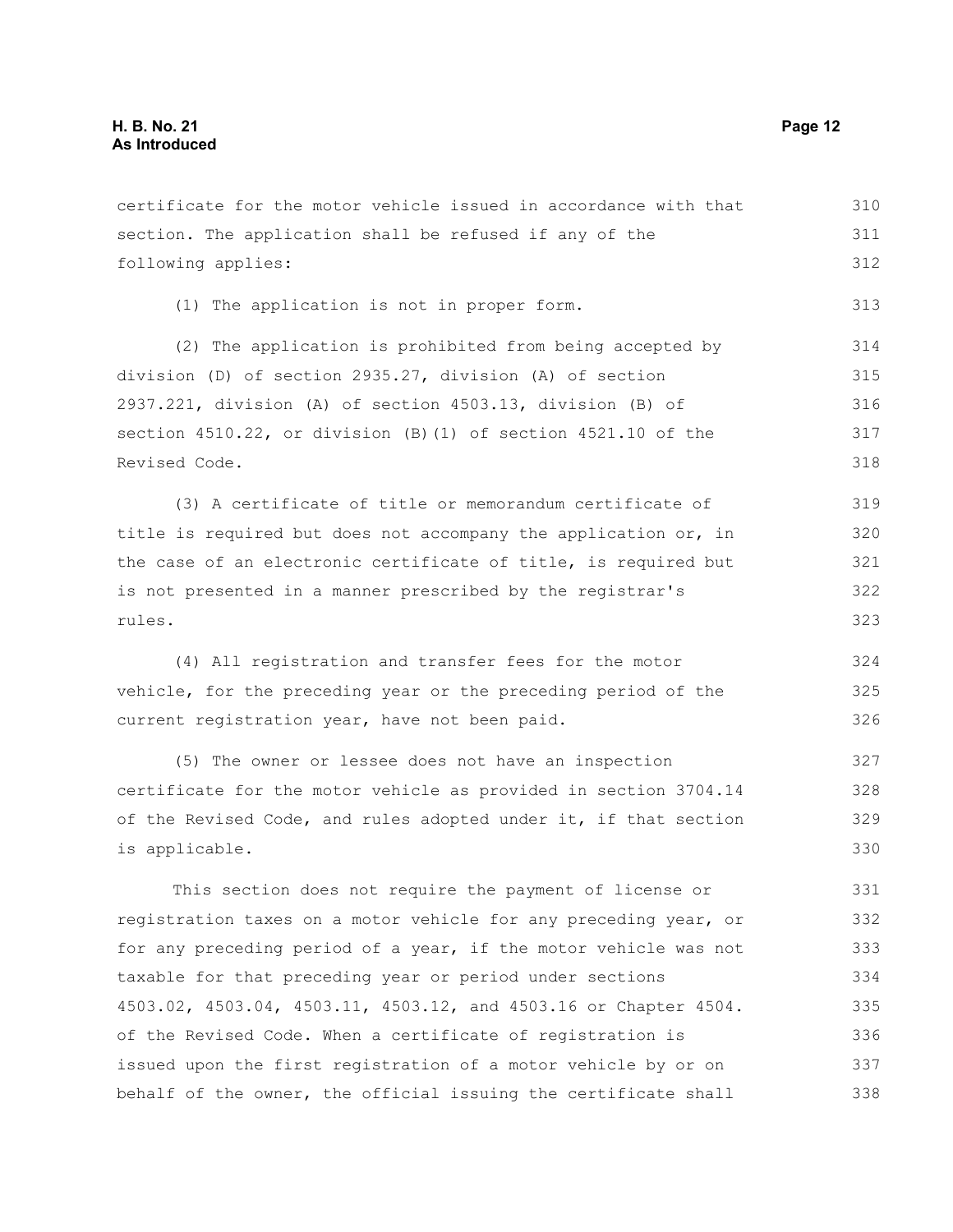#### **H. B. No. 21 Page 13 As Introduced**

indicate the issuance with a stamp on the certificate of title or memorandum certificate or, in the case of an electronic certificate of title, an electronic stamp or other notation as specified in rules adopted by the registrar, and with a stamp on the inspection certificate for the motor vehicle, if any. The official also shall indicate, by a stamp or by other means the registrar prescribes, on the registration certificate issued upon the first registration of a motor vehicle by or on behalf of the owner the odometer reading of the motor vehicle as shown in the odometer statement included in or attached to the certificate of title. Upon each subsequent registration of the motor vehicle by or on behalf of the same owner, the official also shall so indicate the odometer reading of the motor vehicle as shown on the immediately preceding certificate of registration. 339 340 341 342 343 344 345 346 347 348 349 350 351 352 353

The registrar shall include in the permanent registration record of any vehicle required to be inspected under section 3704.14 of the Revised Code the inspection certificate number from the inspection certificate that is presented at the time of registration of the vehicle as required under this division.

(C)(1) Except as otherwise provided in division (C)(1) of this section, the registrar and each deputy registrar shall collect an additional fee of eleven dollars for each application for registration and registration renewal received. For vehicles specified in divisions (A)(1) to (21) of section 4503.042 of the Revised Code, the registrar and deputy registrar shall collect an additional fee of thirty dollars for each application for registration and registration renewal received. No additional fee shall be charged for vehicles registered under section 4503.65 of the Revised Code. The additional fee is for the purpose of defraying the department of public safety's costs 359 360 361 362 363 364 365 366 367 368 369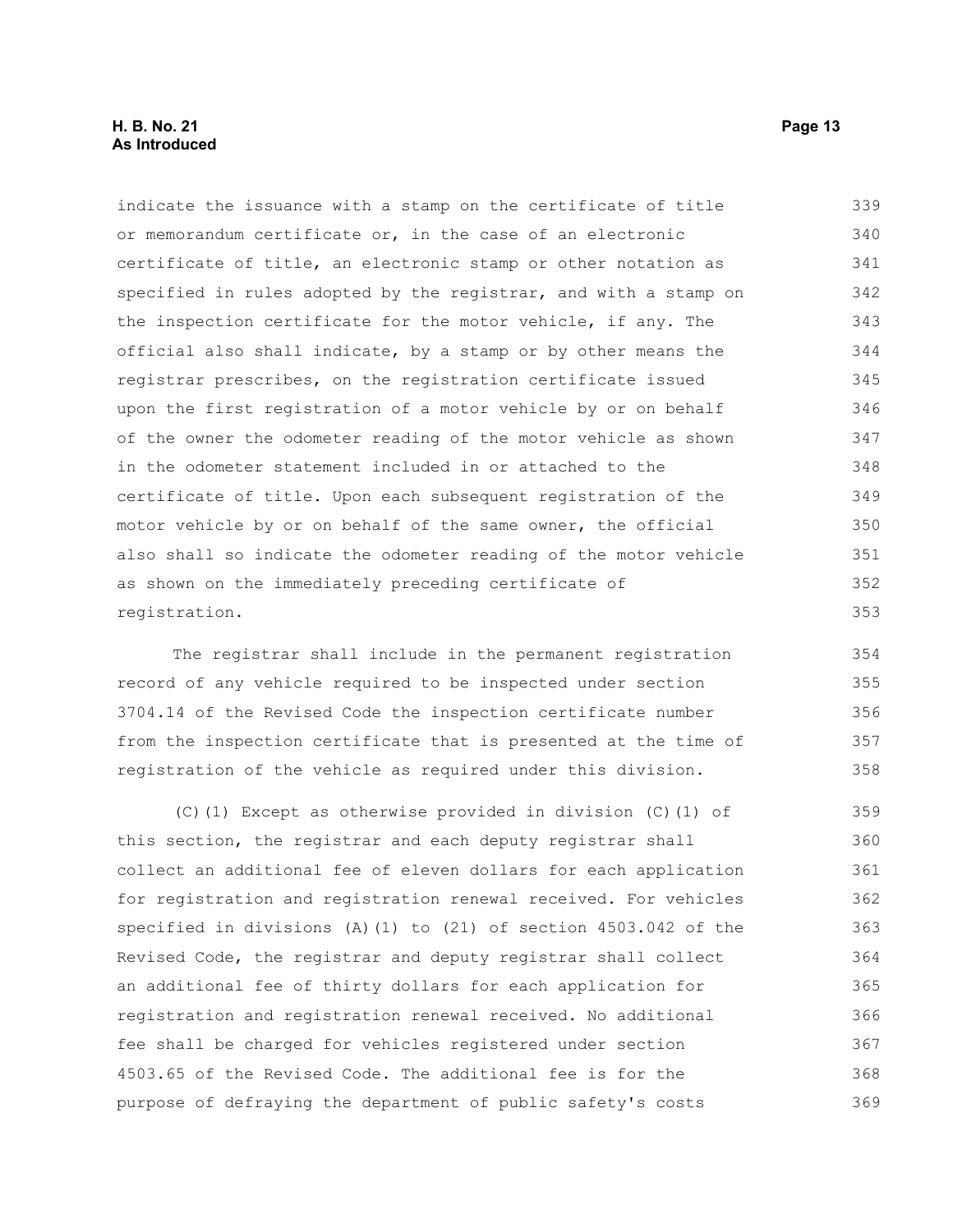#### **H. B. No. 21 Page 14 As Introduced**

associated with the administration and enforcement of the motor vehicle and traffic laws of Ohio. Each deputy registrar shall transmit the fees collected under divisions  $(C)$   $(1)$ ,  $(3)$ , and  $(4)$ of this section in the time and manner provided in this section. The registrar shall deposit all moneys received under division (C)(1) of this section into the public safety - highway purposes fund established in section 4501.06 of the Revised Code. 370 371 372 373 374 375 376

(2) In addition, a charge of twenty-five cents shall be made for each reflectorized safety license plate issued, and a single charge of twenty-five cents shall be made for each county identification sticker or each set of county identification stickers issued, as the case may be, to cover the cost of producing the license plates and stickers, including material, manufacturing, and administrative costs. Those fees shall be in addition to the license tax. If the total cost of producing the plates is less than twenty-five cents per plate, or if the total cost of producing the stickers is less than twenty-five cents per sticker or per set issued, any excess moneys accruing from the fees shall be distributed in the same manner as provided by section 4501.04 of the Revised Code for the distribution of license tax moneys. If the total cost of producing the plates exceeds twenty-five cents per plate, or if the total cost of producing the stickers exceeds twenty-five cents per sticker or per set issued, the difference shall be paid from the license tax moneys collected pursuant to section 4503.02 of the Revised Code. 377 378 379 380 381 382 383 384 385 386 387 388 389 390 391 392 393 394 395

(3) The registrar and each deputy registrar shall collect an additional fee of two hundred dollars for each application for registration or registration renewal received for any plugin electric motor vehicle. The fee shall be prorated based on the number of months for which the plug-in electric motor 396 397 398 399 400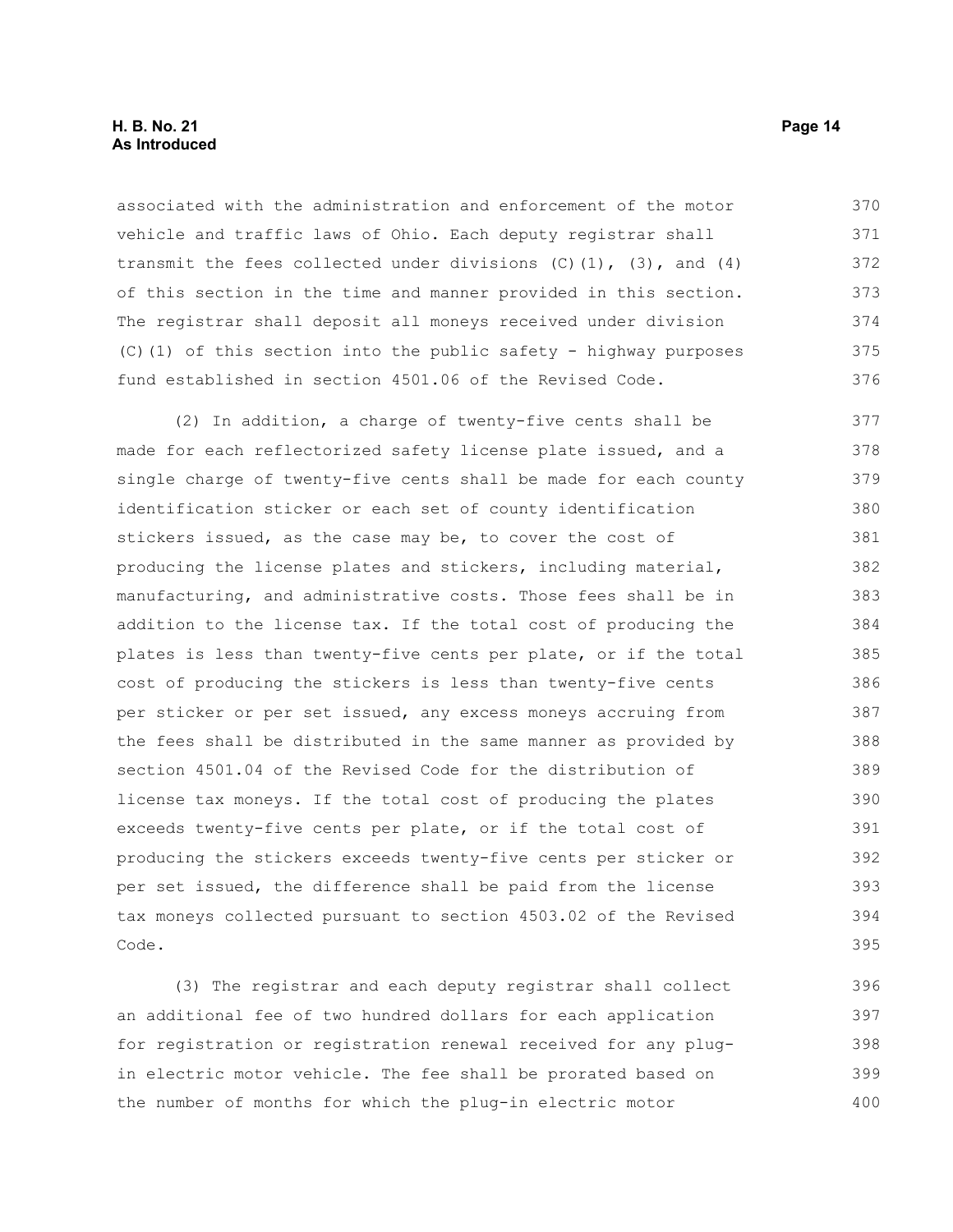#### **H. B. No. 21 Page 15 As Introduced**

vehicle is registered. The registrar shall transmit all money arising from the fee imposed by division (C)(3) of this section to the treasurer of state for distribution in accordance with division (E) of section 5735.051 of the Revised Code, subject to division (D) of section 5735.05 of the Revised Code. 401 402 403 404 405

(4) The registrar and each deputy registrar shall collect an additional fee of one hundred dollars for each application for registration or registration renewal received for any hybrid motor vehicle. The fee shall be prorated based on the number of months for which the hybrid motor vehicle is registered. The registrar shall transmit all money arising from the fee imposed by division (C)(4) of this section to the treasurer of state for distribution in accordance with division (E) of section 5735.051 of the Revised Code, subject to division (D) of section 5735.05 of the Revised Code. 406 407 408 409 410 411 412 413 414 415

The fees established under divisions (C)(3) and (4) of this section shall not be imposed until January 1, 2020. 416 417

(D) Each deputy registrar shall be allowed a fee equal to the amount established under section 4503.038 of the Revised Code for each application for registration and registration renewal notice the deputy registrar receives, which shall be for the purpose of compensating the deputy registrar for the deputy registrar's services, and such office and rental expenses, as may be necessary for the proper discharge of the deputy registrar's duties in the receiving of applications and renewal notices and the issuing of registrations. 418 419 420 421 422 423 424 425 426

(E) Upon the certification of the registrar, the county sheriff or local police officials shall recover license plates erroneously or fraudulently issued. 427 428 429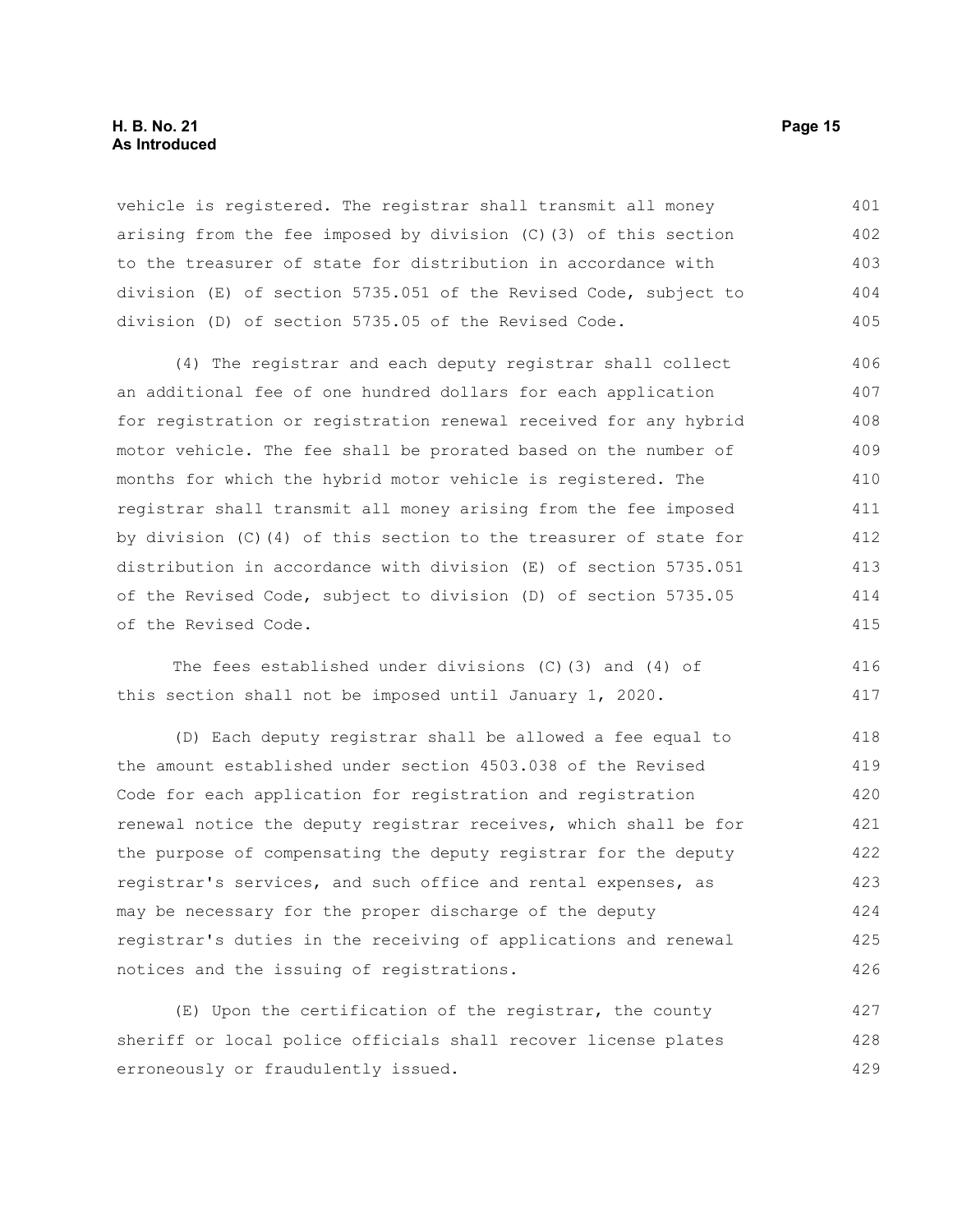#### **H. B. No. 21 Page 16 As Introduced**

(F) Each deputy registrar, upon receipt of any application for registration or registration renewal notice, together with the license fee and any local motor vehicle license tax levied pursuant to Chapter 4504. of the Revised Code, shall transmit that fee and tax, if any, in the manner provided in this section, together with the original and duplicate copy of the application, to the registrar. The registrar, subject to the approval of the director of public safety, may deposit the funds collected by those deputies in a local bank or depository to the credit of the "state of Ohio, bureau of motor vehicles." Where a local bank or depository has been designated by the registrar, each deputy registrar shall deposit all moneys collected by the deputy registrar into that bank or depository not more than one business day after their collection and shall make reports to the registrar of the amounts so deposited, together with any other information, some of which may be prescribed by the treasurer of state, as the registrar may require and as prescribed by the registrar by rule. The registrar, within three days after receipt of notification of the deposit of funds by a deputy registrar in a local bank or depository, shall draw on that account in favor of the treasurer of state. The registrar, subject to the approval of the director and the treasurer of state, may make reasonable rules necessary for the prompt transmittal of fees and for safeguarding the interests of the state and of counties, townships, municipal corporations, and transportation improvement districts levying local motor vehicle license taxes. The registrar may pay service charges usually collected by banks and depositories for such service. If deputy registrars are located in communities where banking facilities are not available, they shall transmit the fees forthwith, by money order or otherwise, as the registrar, by rule approved by the director and the treasurer of state, may prescribe. The 430 431 432 433 434 435 436 437 438 439 440 441 442 443 444 445 446 447 448 449 450 451 452 453 454 455 456 457 458 459 460 461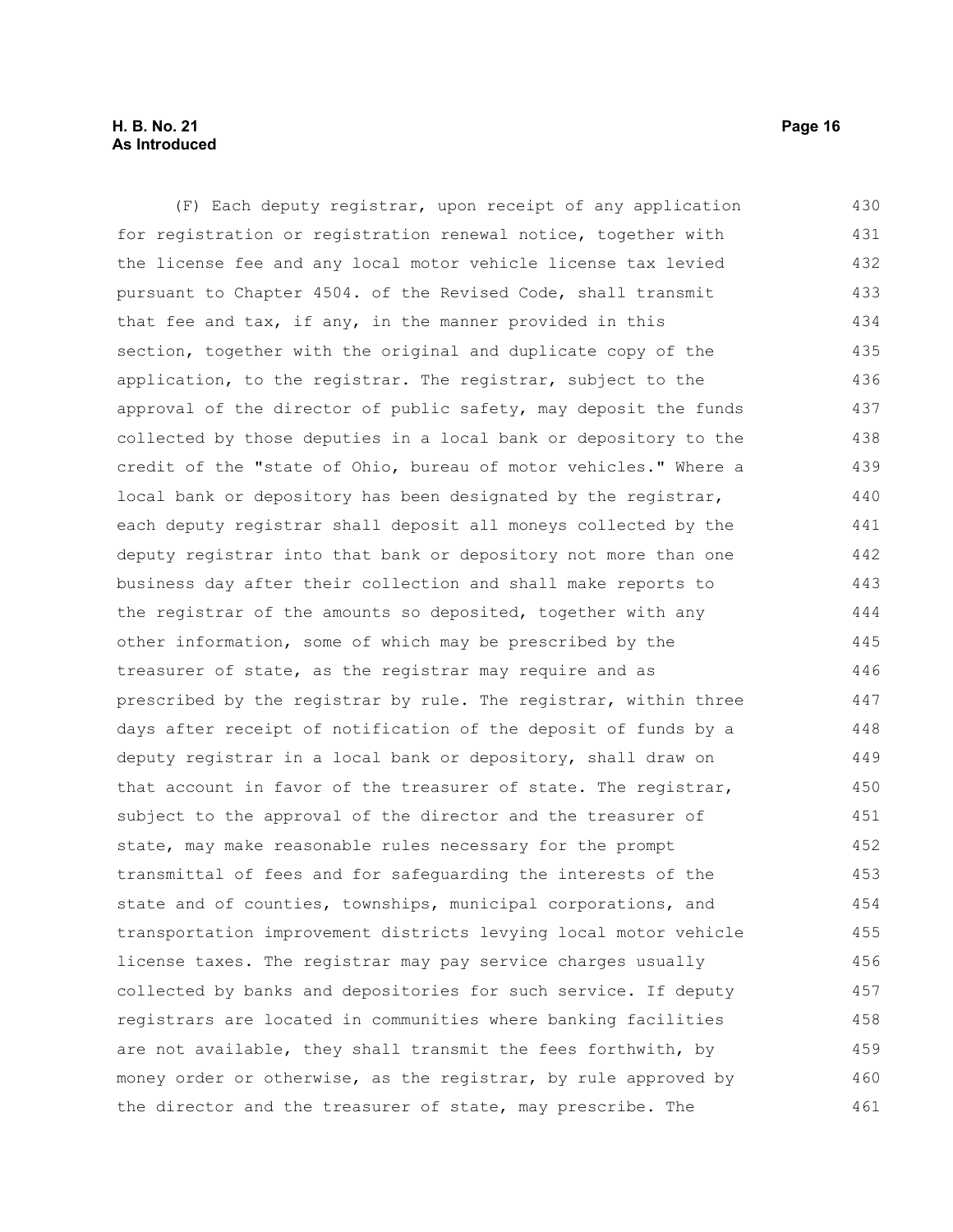| registrar may pay the usual and customary fees for such service. | 462 |  |  |
|------------------------------------------------------------------|-----|--|--|
| (G) This section does not prevent any person from making         | 463 |  |  |
| an application for a motor vehicle license directly to the       |     |  |  |
| registrar by mail, by electronic means, or in person at any of   | 465 |  |  |
| the registrar's offices, upon payment of a service fee equal to  | 466 |  |  |
| the amount established under section 4503.038 of the Revised     | 467 |  |  |
| Code for each application.                                       | 468 |  |  |
| (H) No person shall make a false statement as to the             | 469 |  |  |
| district of registration in an application required by division  | 470 |  |  |
| (A) of this section. Violation of this division is falsification | 471 |  |  |
| under section 2921.13 of the Revised Code and punishable as      | 472 |  |  |
| specified in that section.                                       | 473 |  |  |
| (I)(1) Where applicable, the requirements of division (B)        | 474 |  |  |
| of this section relating to the presentation of an inspection    | 475 |  |  |
| certificate issued under section 3704.14 of the Revised Code and | 476 |  |  |
| rules adopted under it for a motor vehicle, the refusal of a     | 477 |  |  |
| license for failure to present an inspection certificate, and    | 478 |  |  |
| the stamping of the inspection certificate by the official       | 479 |  |  |
| issuing the certificate of registration apply to the             | 480 |  |  |
| registration of and issuance of license plates for a motor       | 481 |  |  |
| vehicle under sections 4503.102, 4503.12, 4503.14, 4503.15,      | 482 |  |  |

4503.16, 4503.171, 4503.172, 4503.19, 4503.40, 4503.41, 4503.42, 4503.43, 4503.44, 4503.46, 4503.47, and 4503.51 of the Revised Code. 483 484 485

(2)(a) The registrar shall adopt rules ensuring that each owner registering a motor vehicle in a county where a motor vehicle inspection and maintenance program is in effect under section 3704.14 of the Revised Code and rules adopted under it receives information about the requirements established in that section and those rules and about the need in those counties to 486 487 488 489 490 491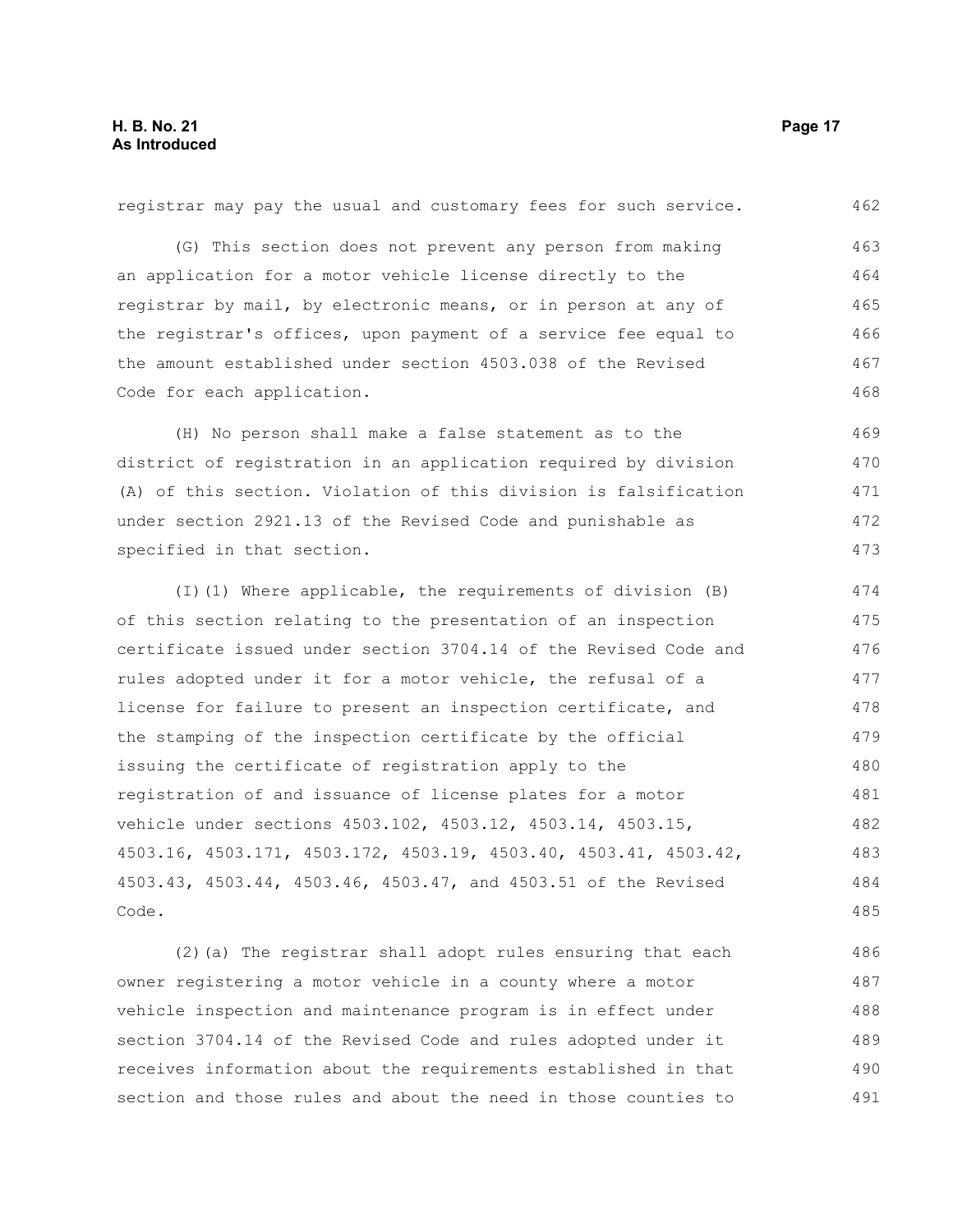present an inspection certificate with an application for registration or preregistration. 492 493

(b) Upon request, the registrar shall provide the director of environmental protection, or any person that has been awarded a contract under section 3704.14 of the Revised Code, an on-line computer data link to registration information for all passenger cars, noncommercial motor vehicles, and commercial cars that are subject to that section. The registrar also shall provide to the director of environmental protection a magnetic data tape containing registration information regarding passenger cars, noncommercial motor vehicles, and commercial cars for which a multi-year registration is in effect under section 4503.103 of the Revised Code or rules adopted under it, including, without limitation, the date of issuance of the multi-year registration, the registration deadline established under rules adopted under section 4503.101 of the Revised Code that was applicable in the year in which the multi-year registration was issued, and the registration deadline for renewal of the multi-year registration. 494 495 496 497 498 499 500 501 502 503 504 505 506 507 508 509 510

(J) Subject to division (K) of this section, application for registration under the international registration plan, as set forth in sections 4503.60 to 4503.66 of the Revised Code, shall be made to the registrar on forms furnished by the registrar. In accordance with international registration plan guidelines and pursuant to rules adopted by the registrar, the forms shall include the following: 511 512 513 514 515 516 517

(1) A uniform mileage schedule;

(2) The gross vehicle weight of the vehicle or combined gross vehicle weight of the combination vehicle as declared by the registrant; 519 520 521

518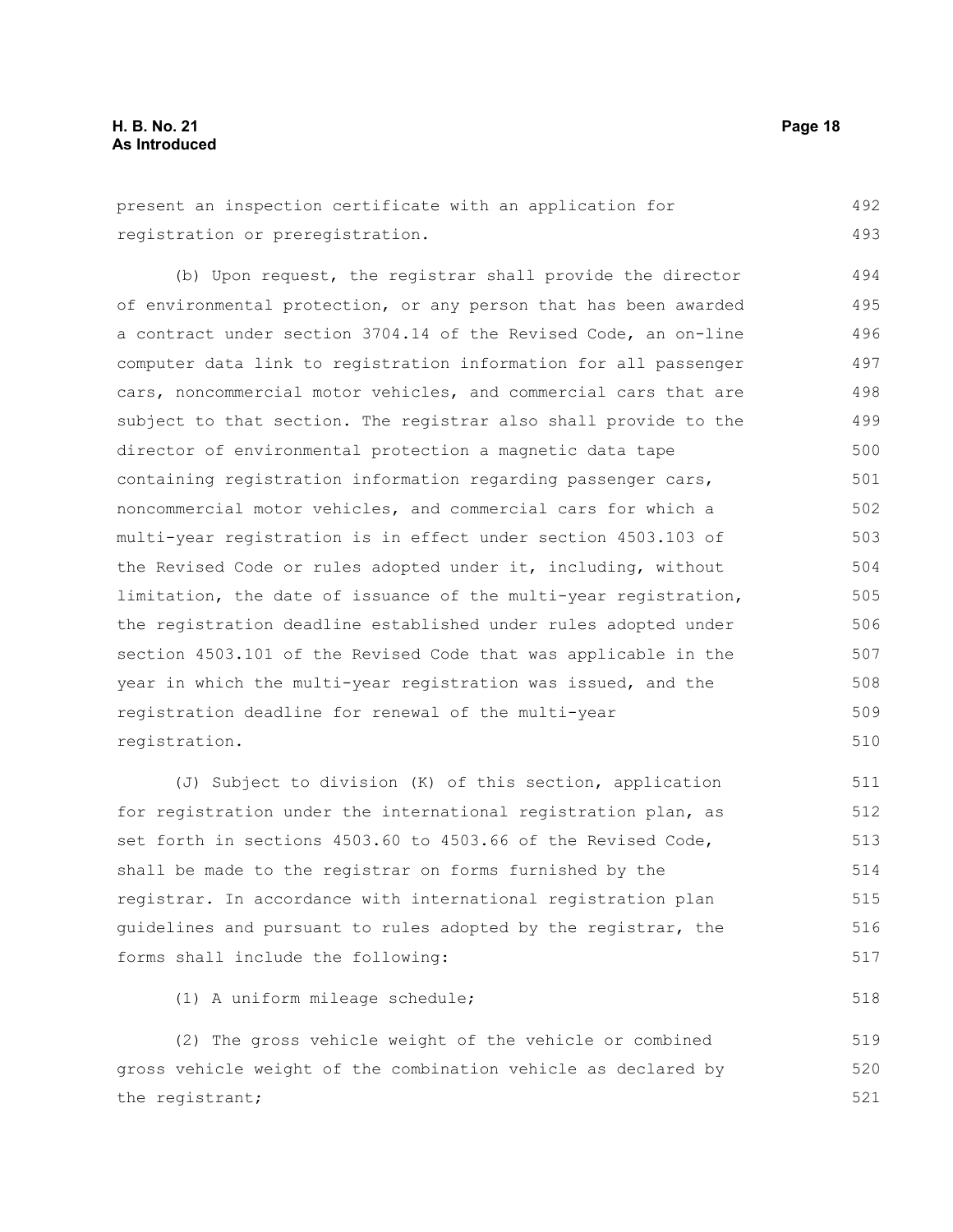(3) Any other information the registrar requires by rule. (K) The registrar shall determine the feasibility of implementing an electronic commercial fleet licensing and management program that will enable the owners of commercial tractors, commercial trailers, and commercial semitrailers to conduct electronic transactions by July 1, 2010, or sooner. If the registrar determines that implementing such a program is feasible, the registrar shall adopt new rules under this division or amend existing rules adopted under this division as necessary in order to respond to advances in technology. If international registration plan guidelines and provisions allow member jurisdictions to permit applications for registrations under the international registration plan to be made via the internet, the rules the registrar adopts under this division shall permit such action. **Sec. 4503.721.** (A) The owner or lessee of any passenger car, noncommercial motor vehicle, recreational vehicle, or other vehicle of a class approved by the registrar of motor vehicles may apply to the registrar for the registration of the vehicle and issuance of "donate life" license plates. An application made under this section may be combined with a request for a special reserved license plate under section 4503.40 or 4503.42 of the Revised Code. Upon receipt of the completed application and compliance by the applicant with divisions (B) and (C) of this section, the registrar shall issue to the applicant the appropriate vehicle registration and a set of "donate life" 522 523 524 525 526 527 528 529 530 531 532 533 534 535 536 537 538 539 540 541 542 543 544 545 546 547

In addition to the letters and numbers ordinarily inscribed on the license plates, "donate life" license plates 550 551

license plates and a validation sticker, or a validation sticker

alone when required by section 4503.191 of the Revised Code.

548 549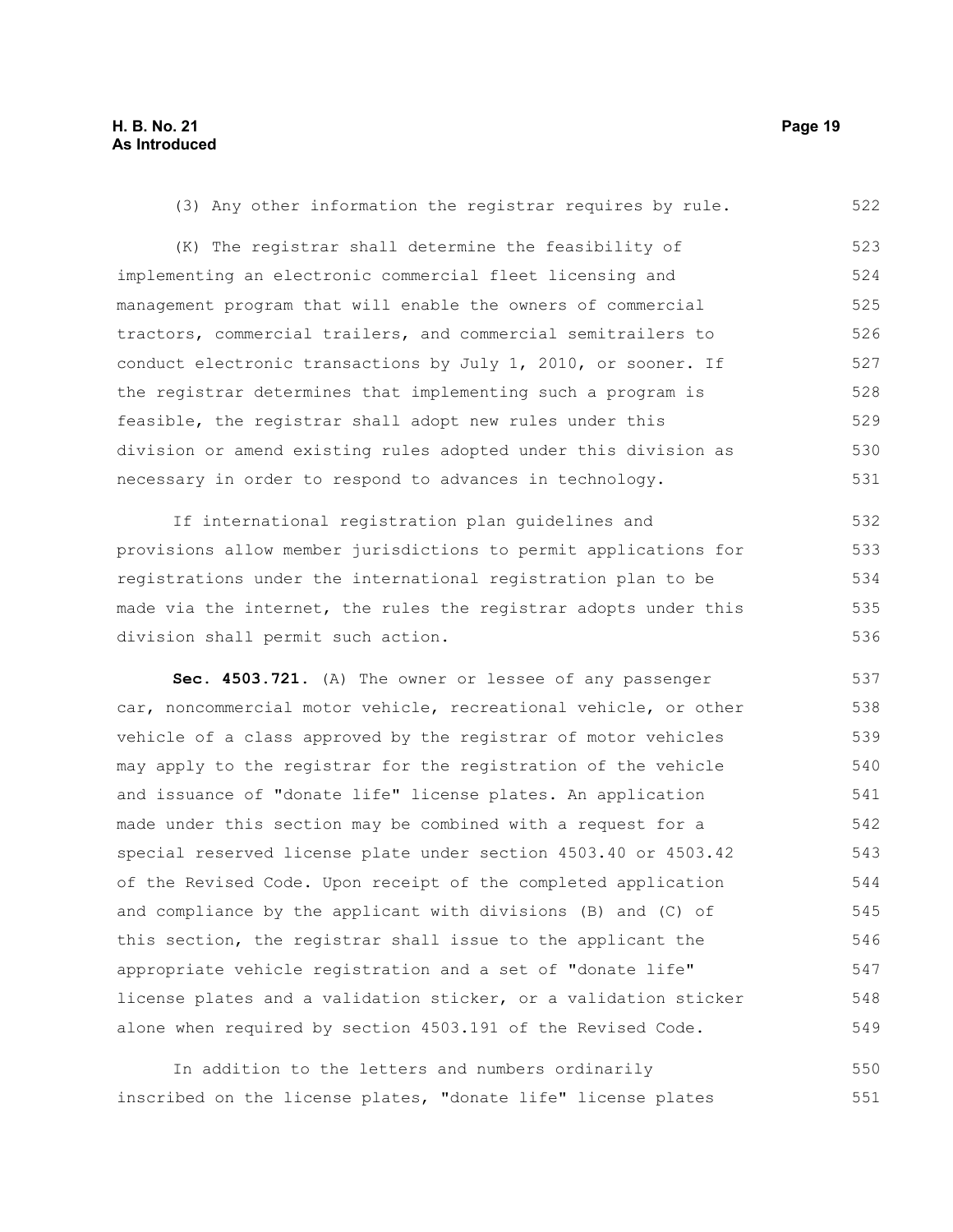#### **H. B. No. 21 Page 20 As Introduced**

shall be inscribed with identifying words or markings designated by lifeline of Ohio, incorporated, and approved by the registrar. "Donate life" license plates shall display county identification stickers that identify the county of registration as required under section 4503.19 of the Revised Code. 552 553 554 555 556

(B) The "donate life" license plates and a validation sticker, or validation sticker alone, shall be issued upon receipt of a contribution as provided in division (C) of this section and upon payment of the regular license tax as prescribed under section 4503.04 of the Revised Code, any applicable motor vehicle license tax levied under Chapter 4504. of the Revised Code, any applicable additional fee prescribed by section 4503.40 or 4503.42 of the Revised Code, an additional fee of ten dollars, and compliance with all other applicable laws relating to the registration of motor vehicles. 557 558 559 560 561 562 563 564 565 566

(C) For each application for registration and registration renewal notice the registrar receives under this section, the registrar shall collect a contribution of  $f$ ive fifteen dollars. The registrar shall transmit this contribution to the treasurer of state for deposit into the state treasury to the credit of the second chance trust fund created in section 2108.34 of the Revised Code. 567 568 569 570 571 572 573

The additional fee of ten dollars is to compensate the bureau of motor vehicles for additional services required in the issuing of "donate life" license plates. The registrar shall transmit the additional fee to the treasurer of state for deposit into the state treasury to the credit of the public safety - highway purposes fund created by section 4501.06 of the Revised Code. 574 575 576 577 578 579 580

**Section 2.** That existing sections 2108.05, 2108.23, 581